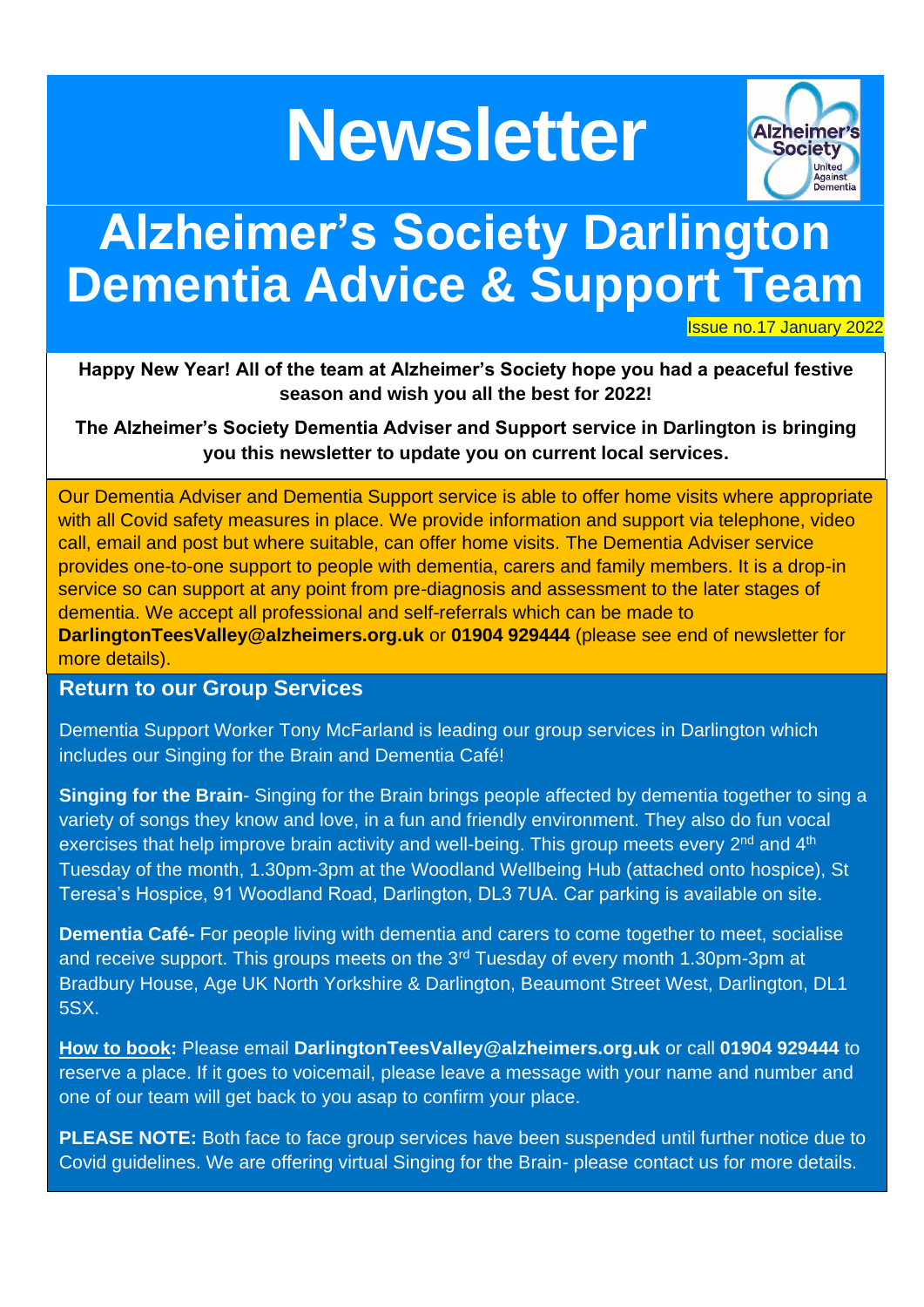# **Dementia Information Card NEW!**

Alzheimer's Society have been working with Public Health to develop a one stop shop for all local services in Darlington. This Dementia Information Card includes services and contact details for information and advice, support and care in the community as well as carer support and local group sessions. This document is designed to support people living with dementia, people supporting a person living with dementia and health and social care professionals to know what is available in the Darlington area and have access to these services in one document. You can request an electronic version of this document which can be printed out or a hard copy by emailing [DarlingtonTeesValley@alzheimers.org.uk.](mailto:DarlingtonTeesValley@alzheimers.org.uk)



# **Dementia Services Directory 2022**

To complement the Dementia Information Card, Alzheimer's Society have also updated the Dementia Services Directory in Darlington to include local services who can support people affected by dementia. This directory is more comprehensive and detailed than the Dementia Information Card and is there to provide information on how local services can support people affected by dementia as well as all relevant contact information. To obtain a Dementia Directory, please email [DarlingtonTeesValley@alzheimers.org.uk](mailto:DarlingtonTeesValley@alzheimers.org.uk) or visit [https://livingwell.darlington.gov.uk/.](https://livingwell.darlington.gov.uk/)

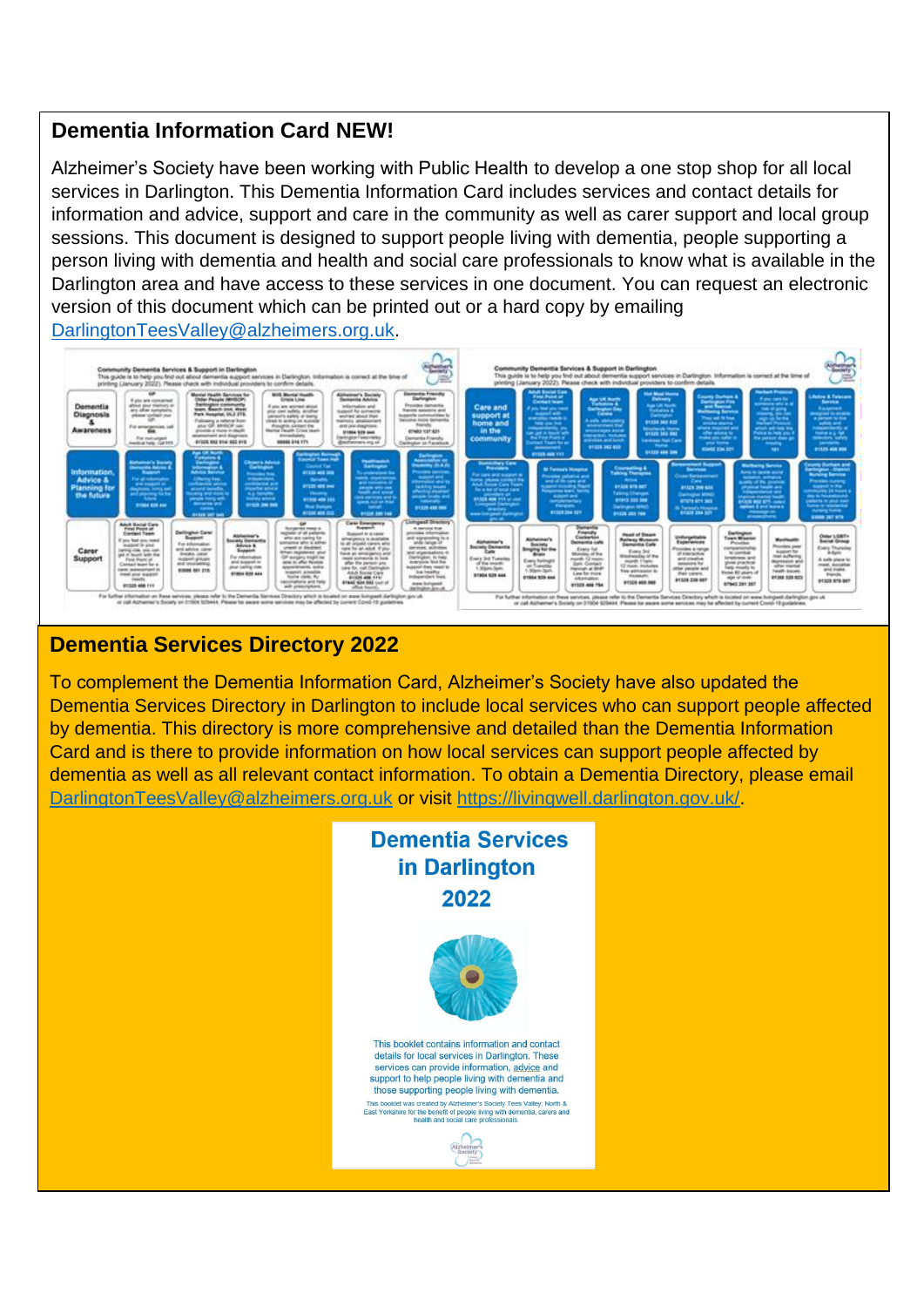#### **Raise Your Game for Dementia Awareness!**

Dementia Adviser Kathryn Hardwick and Dementia Friendly Communities Coordinator Belinda Williams hosted a presentation on local dementia support services and becoming involved in Dementia Friendly Darlington at Pathfinder House in October! Staff at Pathfinder House organised the event to bring people together to play games to raise money and awareness for dementia. Thank you to all involved, it was a great afternoon!



# **Community Coffee Morning at Cockerton Club**

Alzheimer's Society attended a new Pop-Up Community Event in Cockerton in November. Arranged through a partnership between Cockerton Club, Cockerton Community Business Group and the ward councillors, this is a new initiative to try and develop a community hub which will occur on the last Friday of every month. Ward councillors and other community services were present to offer a place to talk, share views and gather information and support.

The next scheduled community event will take place on **28th January 2022** between **10am-1pm** at the Cockerton Club, Woodland Road, Darlington, DL3 9AB. All are welcome to attend!